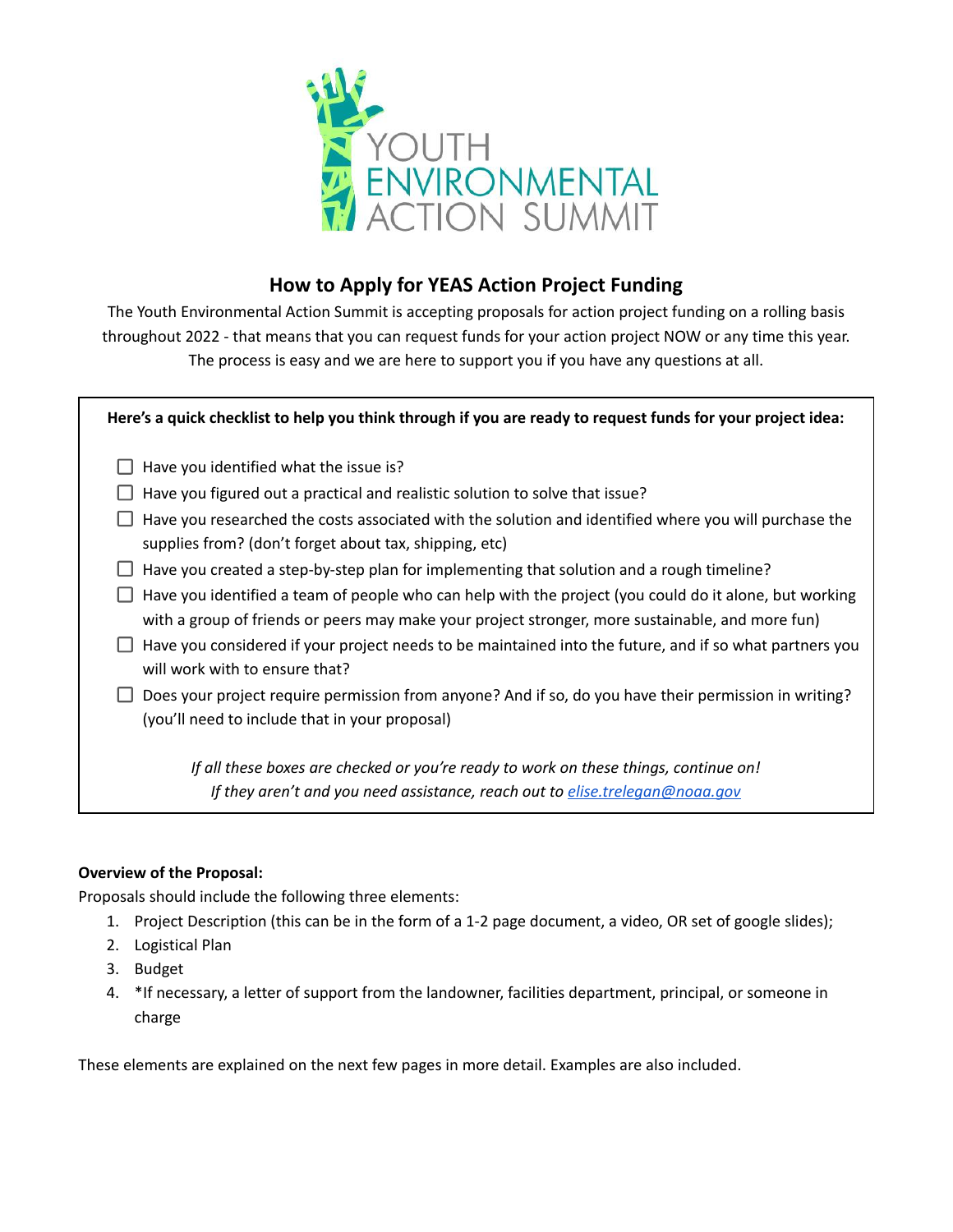Proposals should be submitted via email to [elise.trelegan@noaa.gov.](mailto:elise.trelegan@noaa.gov) When you submit your project over email, please list the first and last names of all students who are a part of the project. You will get a confirmation email saying that we received your proposal, we'll review it, and will get back to you within a few weeks.

#### **How to Put Together the Proposal:**

### **1. Narrative OR Video OR Google Slides**

- a. Choose what media you want to use to share about your project idea. Choose ONE of the following:
	- i. a short video (3-5 minutes in length) OR
	- ii. a short narrative (2-3 pages in length) OR
	- iii. 3-5 google slides

Whatever format you choose, the content should address the following: *What local environmental issue does the action project address? What is the research/data behind the issue (scientific, social, economic, historical, etc)? How did you come up with the action project? What are the goals of the project? How will the goals be accomplished? What are the expected impacts of the project? What is innovative and/or unique about the project? If the project includes planting or installing something, please describe how it is going to be maintained into the future.*

If you choose to create a video it can be created on a variety of platforms (phones, video cameras, tablets, computers, etc.). When submitting, please try to upload your video to YouTube or Google Drive to eliminate the need for transferring large files over email. Need some inspiration? Here is a sample video from Berlin Intermediate School from YEAS 2019: <https://www.youtube.com/watch?v=3QVVVchuW-s&t=3s>

#### **2. Logistical Plan**

a. The logistical plan is the specific breakdown of how your project will come to fruition. It must include a timeline (with specific dates or date ranges), actions to be completed (including who, what, when, and how), and what supplies will be needed (all of the supplies you need should also be included in your budget). A sample logistical plan is below. This one is written as if a whole class is participating. If your group is smaller, you can write in the actual names of the students who will complete the tasks.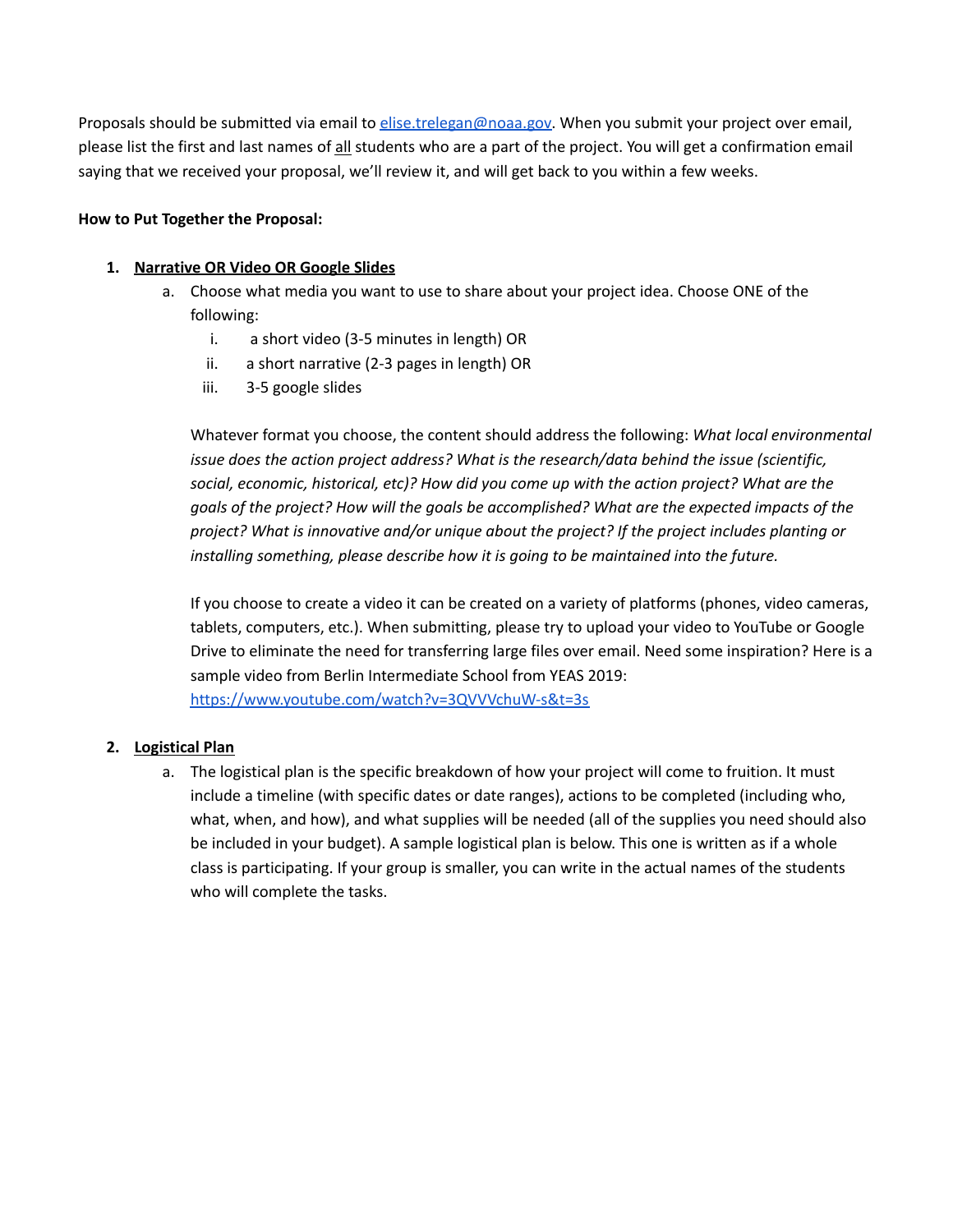# *Example of a Logistical Plan*

| Week of<br>April 6:         | Our class (Mrs. Jones's AP Environmental Science Class, 18 students) will mock<br>up designs for stormwater drains using the dimensions recorded during a<br>previous site visit to the drains.                                                                                                                                                                                                                                                                                                                                                                                                                                                                                                                                                                                                                                                                                                                                                                                                                                                                                                                                                                                                                                                                             |
|-----------------------------|-----------------------------------------------------------------------------------------------------------------------------------------------------------------------------------------------------------------------------------------------------------------------------------------------------------------------------------------------------------------------------------------------------------------------------------------------------------------------------------------------------------------------------------------------------------------------------------------------------------------------------------------------------------------------------------------------------------------------------------------------------------------------------------------------------------------------------------------------------------------------------------------------------------------------------------------------------------------------------------------------------------------------------------------------------------------------------------------------------------------------------------------------------------------------------------------------------------------------------------------------------------------------------|
| April 10:                   | Our class will present the designs in the cafeteria during lunchtime and use<br>tally-mark voting to select the three top designs.                                                                                                                                                                                                                                                                                                                                                                                                                                                                                                                                                                                                                                                                                                                                                                                                                                                                                                                                                                                                                                                                                                                                          |
| April 13:                   | Mrs. Jones will reconnect with the Sonnytown stormwater management<br>$\bullet$<br>division (Mr. Grant Dopper) to schedule a time for him to meet with our class<br>during the week of April 20th. She will also work with the school administration<br>to get approval for transportation to Reed Park on May 3.<br>Our "logistics team" will order supplies (paint, additive, and poster paper) so<br>$\bullet$<br>that they will be here in time for our project day on May 3. They will also send<br>an email to Department of Transportation to request the use of orange safety<br>vests for the project day.<br>Our "marketing team" will write a press release about the project day and send<br>it via email to the local press outlets. They will also draft social media posts for<br>the school's social media accounts to get the word out about the project day<br>and draft an email that will be sent out to parents from the PTA.<br>Our "event team" will email Reed Park to confirm the in-kind reservation of the<br>pavilion to use as a "home-base" on May 3. They will also create an<br>informational handout about the stenciling project using the poster paper that<br>will be distributed to attendees and/or passersby during the project day. |
| Week of<br><b>April 20:</b> | Our class will meet with Mr. Grant Dopper to confirm which stormwater drains<br>in Sonnytown are priorities for the stormwater stencil project. We will present<br>him with our designs and invite him to the project day.                                                                                                                                                                                                                                                                                                                                                                                                                                                                                                                                                                                                                                                                                                                                                                                                                                                                                                                                                                                                                                                  |
| April 29:                   | Our class will gather all supplies (paint, paint brushes, additive, informational<br>posters, camera, trashbags, work gloves). We will print out life-size versions of<br>the stormwater drain designs to use as a reference during the project day.                                                                                                                                                                                                                                                                                                                                                                                                                                                                                                                                                                                                                                                                                                                                                                                                                                                                                                                                                                                                                        |
| May 1:                      | Project day. Our class will break into 3 groups to paint stormwater drain<br>designs onto the appropriate drains. We will hand out the posters to anyone<br>who comes out for the event and post them in businesses that are in the<br>vicinity of the area. The marketing team will be ready for interviews with any<br>press that attend and the "event team" will document with photos.                                                                                                                                                                                                                                                                                                                                                                                                                                                                                                                                                                                                                                                                                                                                                                                                                                                                                  |